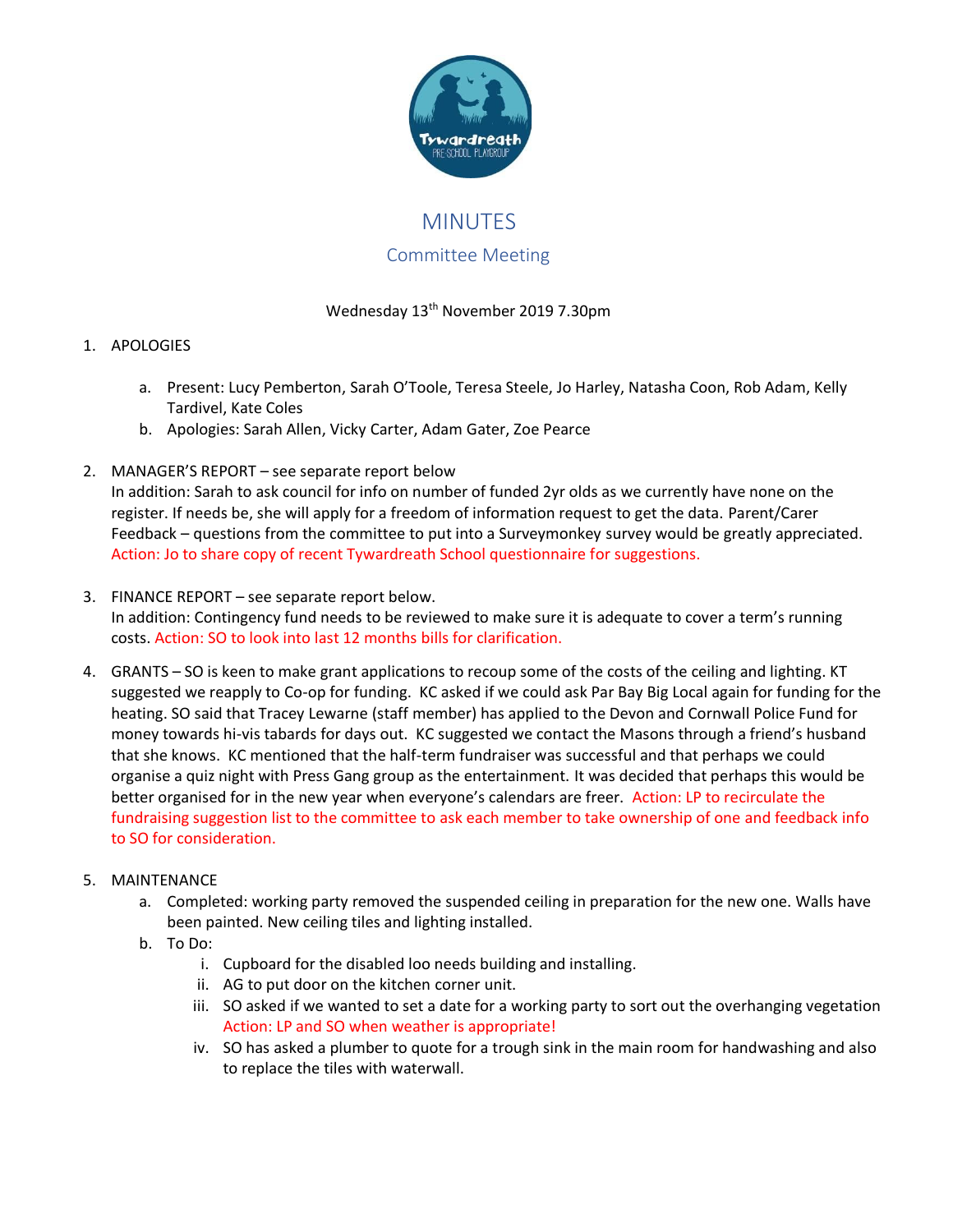

- 6. SURVEY survey monkey questions. JH to screenshot the school questionnaire to give SO an idea about what sort of questions we could use. The suggestion of communication books would be too time consuming. SO is endeavouring to make sure Tapestry is updated more often. SO had been putting on the newsletter that parent appointments are available but no one took them up on it. The general feeling is that the preschool already offers extensive opportunities and avenues for parents to communicate.
- 7. DATES FOR THE DIARY
	- a. Christmas Crafternoon 2-4pm Thursday 12<sup>th</sup> December
	- b. Christmas lunch 12 noon Monday  $16<sup>th</sup>$  December KT, NC offered to help
	- c. Nativity and Christmas Songs 1.30pm (Well Street Methodist Church)
	- d. Christmas Party Wednesday  $18^{th}$  December- staff have agreed to not do the £5 gift as it causes arguments amongst the children so all children will receive a book instead (KC suggested The Works) Storm offered to wrap the gifts.
- 8. AOB Ofsted have suggested we have a policy highlighting the professional boundaries between parents and staff. Action: KC to share her work policy. NC said her husband is a builder and carpenter and can offer to help with maintenance if needed.
- 9. DATE OF NEXT MEETING: Thursday 23rd January 2020 7.30pm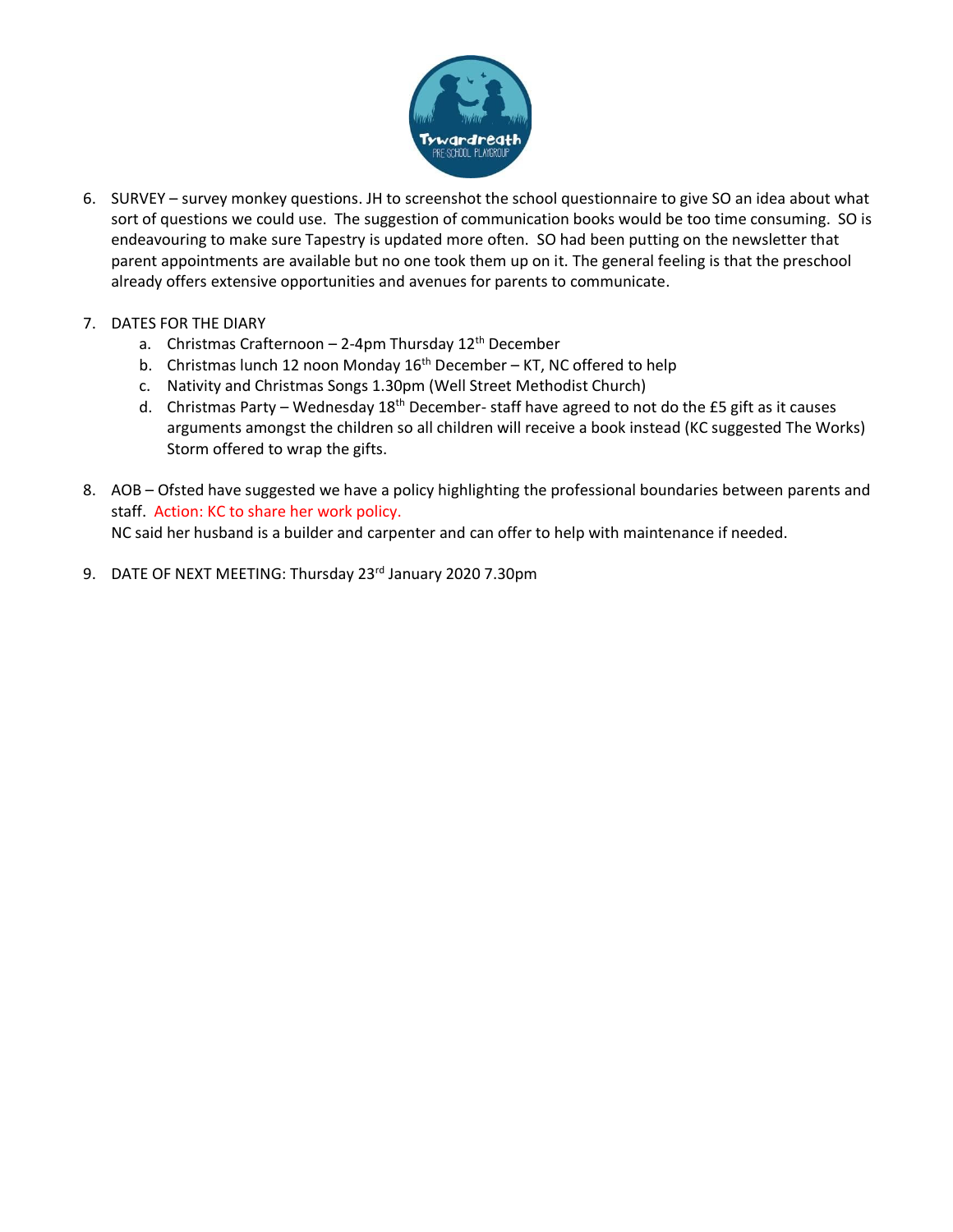

#### **Finance report by Sarah O'Toole, Committee Meeting 13/11/19**

| Current Account (CA) balance on 13/11/19     |                                 | £9,396.63                  |          |
|----------------------------------------------|---------------------------------|----------------------------|----------|
| Contingency (CF) Account balance on 19/11/19 |                                 | £19,457.17                 |          |
|                                              |                                 |                            |          |
| Easy Fundraising Total on 23/09/19           |                                 | £179.90 (37 Supporters)    |          |
| Debts owed from July 2019 leavers            |                                 | $252.00 + 21.00 = £273.00$ |          |
|                                              |                                 |                            |          |
| <b>Recent Big Expenses -</b>                 | Lighting                        |                            | £1508.16 |
|                                              | Ceiling                         |                            | £1732.50 |
|                                              | Total                           |                            | £3240.66 |
| <b>Recent Donations/Fundraising -</b>        | <b>Tywardreath Village Fete</b> |                            | £700     |
|                                              | <b>Halloween Disco</b>          |                            | £200     |
|                                              | Par Carnival                    |                            | £100     |

### **Pre-School Managers report by Sarah O'Toole, Committee Meeting 13/11/19**

We have 30 children (7 girls and 23 boys!) and 5 children due to start next year.

**Staff –** All staff have undertaken online training in The Prevent Duty (safeguarding against radicalisation) and A.C.Es (Adverse Childhood Experiences). One new staff member has done their Paediatric First Aid and one staff member also attended to do their refresher.

We have a new Level 3 student, from Cornwall College who began her placement today (so we now have two students).

**Staff Peer Observations –** Mostly done, need to discuss as a team feedback in next staff meeting.

**Parent/Carer Feedback –** We are looking for ways of keeping our families more up to date with our daily routines and their children's individual targets. Our next project is to re-organise the information in the porch, to include a family communication board, which we will update daily with news of our activities, how and what they helped us learn and how you might support this learning and development at home.

We also plan a re-sort of areas and available themed spaces in the garden.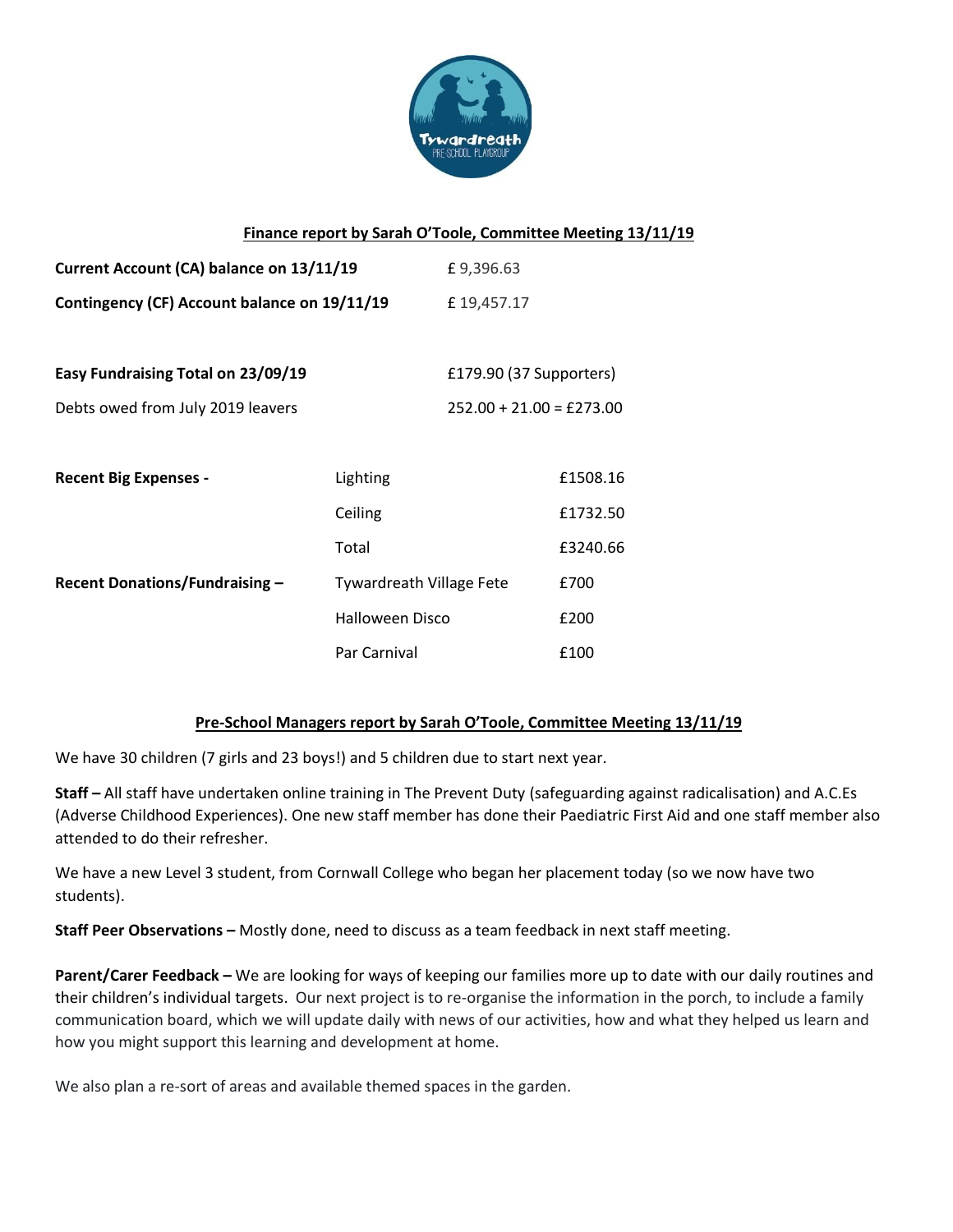

| <b>Effective setting leadership</b><br>and management                                                                                                                                  | <b>Previous</b><br>targets/actions                                                                                                        | Progress on 13/11/19                                                                                                                                                                                            | How can we make<br>this better?<br><b>Actions/Targets</b>                                                                                                         |
|----------------------------------------------------------------------------------------------------------------------------------------------------------------------------------------|-------------------------------------------------------------------------------------------------------------------------------------------|-----------------------------------------------------------------------------------------------------------------------------------------------------------------------------------------------------------------|-------------------------------------------------------------------------------------------------------------------------------------------------------------------|
| The Quality of Education<br><b>Learning and Development</b>                                                                                                                            | <b>Individual Targets - Share</b><br>these with parents/carers<br>verbally and during<br>consultations                                    | <b>Individual Targets-Parents</b><br>been invited in for Autumn<br>reviews on the newsletter.<br>Keypersons to follow this<br>up verbally also                                                                  | <b>Individual Targets -</b><br><b>Continuous</b> Share these                                                                                                      |
| fulfil their responsibilities in<br>meeting the learning and<br>development requirements of<br>the Early Years Foundation<br>Stage, including overseeing the<br>educational programmes |                                                                                                                                           |                                                                                                                                                                                                                 | with parents/carers<br>verbally and during<br>consultations. Remind<br>parents they can use<br>Tapestry to add<br>observations                                    |
|                                                                                                                                                                                        | Cohort Tracking - To be<br>checked at half term                                                                                           |                                                                                                                                                                                                                 | Cohort Tracking - To be<br>analysed at the end of<br>Autumn term - ongoing.<br>Identify and address any<br>gaps. Record over/under<br>achievements and<br>support |
|                                                                                                                                                                                        | Two Year Checks - To be<br>completed on new two-year<br>olds by start of November                                                         | Two Year Checks - Ensure<br>parents have contributed<br>and have a copy of their<br>child's 2YC asap                                                                                                            |                                                                                                                                                                   |
|                                                                                                                                                                                        | ECAT - Every child will have a<br>long observation with ECAT<br>(Every Child a Talker)<br>assessed on them this term.                     | <b>ECAT - To do new ECAT's</b><br>this term                                                                                                                                                                     | <b>ECAT - Review ECAT</b><br>scores and plan and<br>support<br>over/underachievers<br>accordingly                                                                 |
|                                                                                                                                                                                        | <b>Curriculum and Topics -</b><br>Were reviewed at staff<br>workshop assessments on<br>22/09/19. Will be listed<br>monthly on Newsletters | <b>Curriculum and Topics -</b><br>Listed on newsletters and<br>door for parents. Now and<br>next topics. Staff discussed<br>the vision for a 'Broad and<br>Rich Curriculum' in staff<br>meetings and group page | Curriculum and Topics-<br>Will be shared on the new<br>parent update board in<br>porch, along with ways<br>that learning can be<br>supported at home              |
| <b>Safeguarding and Welfare</b><br>fulfil their responsibilities in<br>meeting the safeguarding and                                                                                    | Safeguarding - All staff to<br>complete the online Gov.uk<br>'Prevent' training. Ensure all                                               | Safeguarding - All staff<br>have completed online<br>prevent. Beth feedback                                                                                                                                     | Safeguarding - Teresa<br>attending Prevent/Wrap<br>training on Thursday 21st                                                                                      |
| welfare requirements of the<br>Early Years Foundation Stage at                                                                                                                         | staff have updated their                                                                                                                  | FGM and British Values<br>training she attended in                                                                                                                                                              | November, as our<br>Safeguarding Lead. Teres                                                                                                                      |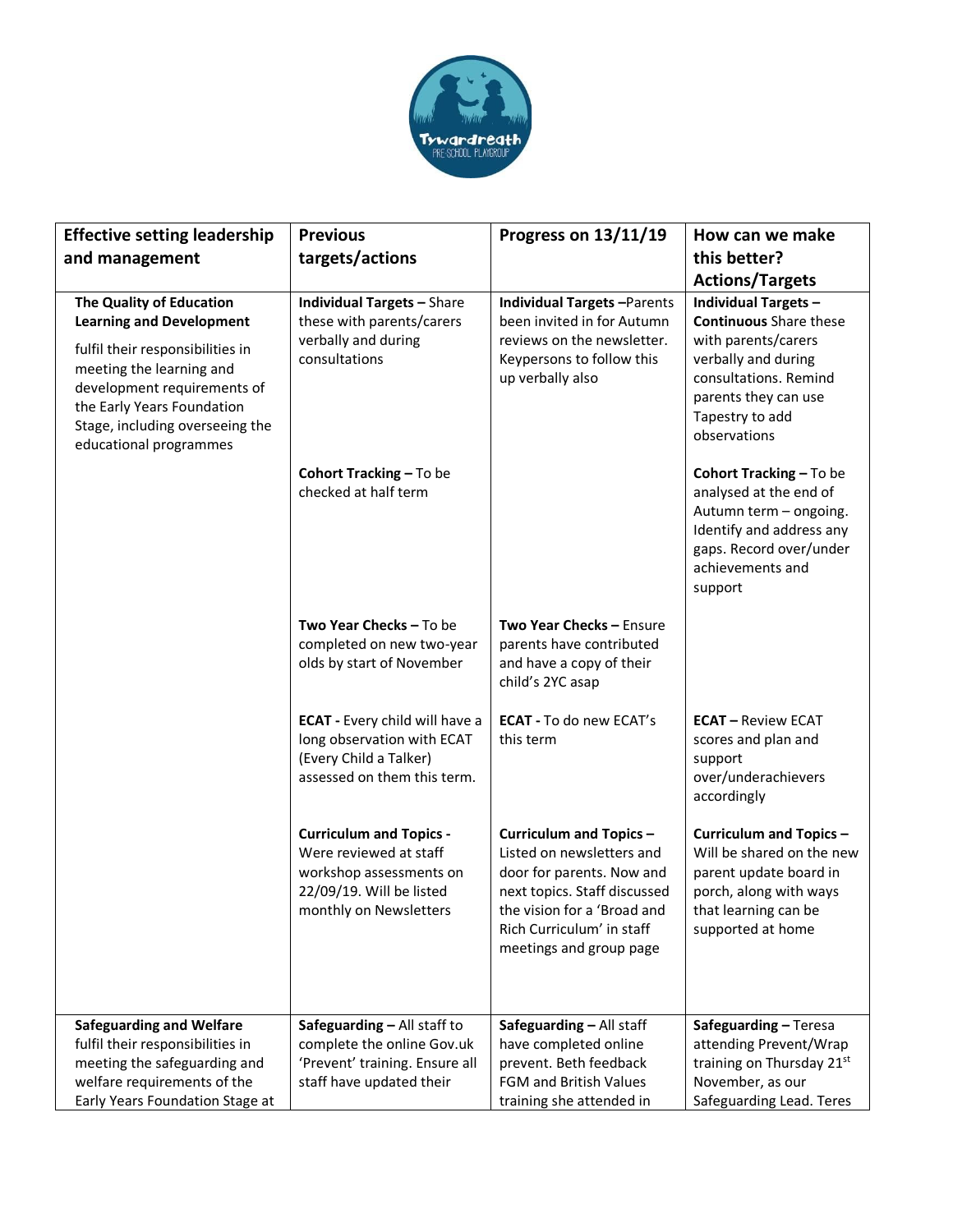

| basic safeguarding in the last<br>three years                                                                                                                 | September during our last<br>staff meeting. Handouts<br>were made available and<br>added to staff group page                                                                                                                                                                                                      | to feed back any<br>additional info in<br>December staff meeting                                                     |
|---------------------------------------------------------------------------------------------------------------------------------------------------------------|-------------------------------------------------------------------------------------------------------------------------------------------------------------------------------------------------------------------------------------------------------------------------------------------------------------------|----------------------------------------------------------------------------------------------------------------------|
| <b>Risk Assessments – To be</b><br>updated                                                                                                                    | <b>Risk Assessments - Have</b><br>now been completely re-<br>written. Copy on staff<br>group page, one copy on<br>H&S board in main room<br>and an additional copy in<br>the COSHH cupboard. New<br>student had an induction<br>and was given a copy of<br>Risk Assessments. Existing<br>student also updated and |                                                                                                                      |
| Heating and Lighting - We<br>are looking to replace the<br>old night storage heaters<br>and UV lights with<br>something more efficient<br>and cost effective. | Heating and lighting - The<br>suspended ceiling and UV<br>strip lighting was replaced<br>in the October holiday with<br>new LED lights and new<br>ceiling tiles which include<br>insulation above                                                                                                                 | Heating and lighting -<br>Sarah O'T to get quotes<br>for heating upgrade.<br>Committee to look at<br>grants for work |
|                                                                                                                                                               | Policies - Uploaded to<br>website by Lucy, with<br>thanks. Have now been re-<br>adopted (annual) by<br>committee.                                                                                                                                                                                                 |                                                                                                                      |
|                                                                                                                                                               | Maintenance - There is a<br>'jobs' list. None are urgent<br>or for hazardous issues.                                                                                                                                                                                                                              |                                                                                                                      |
| Targets - Improve<br>mathematical opportunities                                                                                                               | Maths - Sarah and Tracey<br>will attend the October<br>conference which is<br>focusing on maths.<br>During evaluation the staff<br>rated that we are more<br>successful in carrying out<br>and measuring success of<br>mathematical                                                                               | Maths - Feedback ideas<br>from maths conference to<br>staff                                                          |
|                                                                                                                                                               |                                                                                                                                                                                                                                                                                                                   | given a copy<br>opportunities.                                                                                       |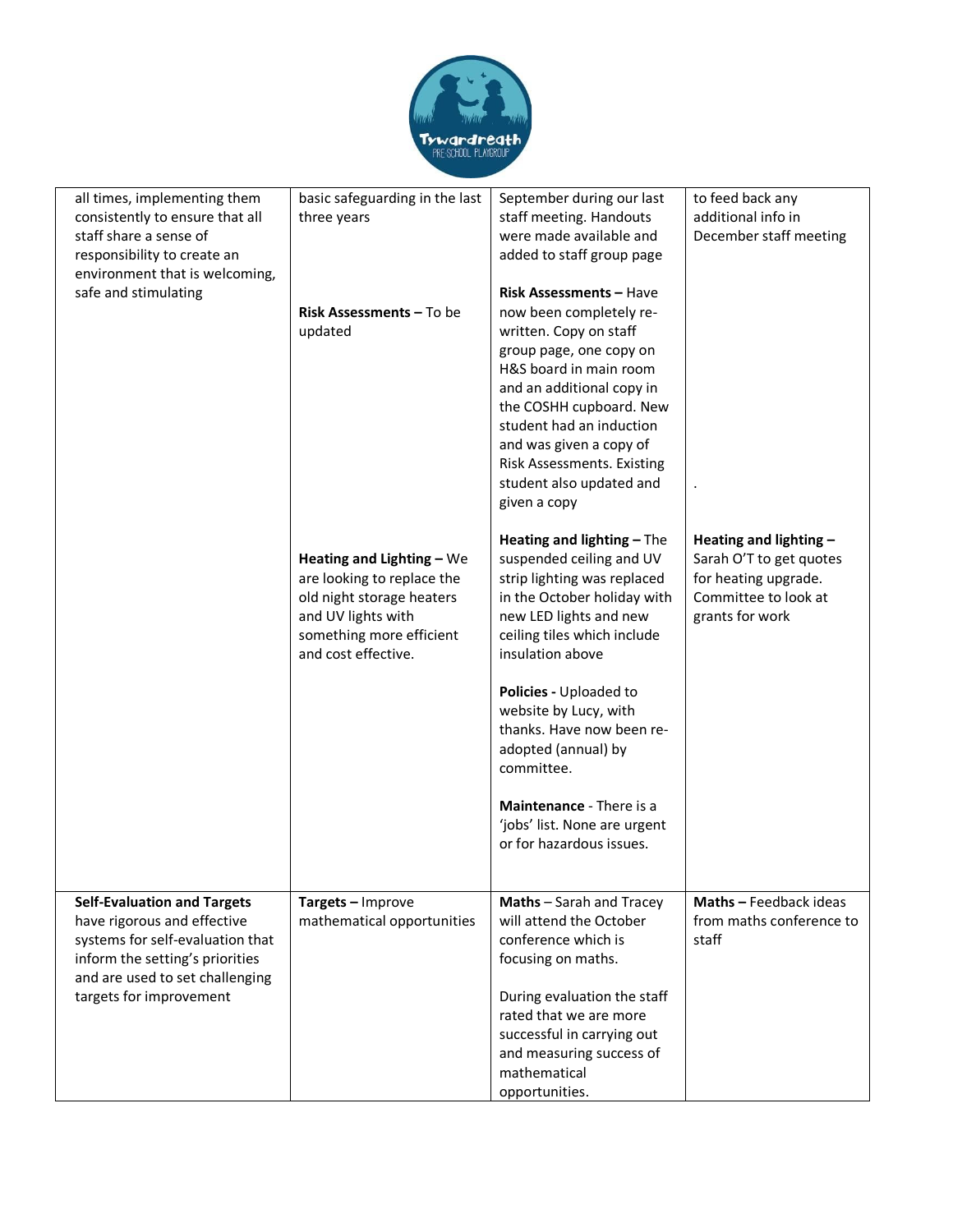

|                                                                                                                                           | Be more environmentally<br>friendly/conscience as a<br>setting.                                                                                                                                                                                                                                                                                                                                                                                                                                                                                                                                         | We are now able to recycle<br>crisp packets through our<br>friends at Footsteps<br>Childcare Centre.                                                                                                                                                                                                                                                                                                         | Continue to look at ways<br>of recycling as highlighted<br>in the staff assessment<br>day                                                                      |
|-------------------------------------------------------------------------------------------------------------------------------------------|---------------------------------------------------------------------------------------------------------------------------------------------------------------------------------------------------------------------------------------------------------------------------------------------------------------------------------------------------------------------------------------------------------------------------------------------------------------------------------------------------------------------------------------------------------------------------------------------------------|--------------------------------------------------------------------------------------------------------------------------------------------------------------------------------------------------------------------------------------------------------------------------------------------------------------------------------------------------------------------------------------------------------------|----------------------------------------------------------------------------------------------------------------------------------------------------------------|
|                                                                                                                                           | On 22/07/19 the staff<br>attended a days workshops<br>of evaluations and targets<br>setting. We evaluated the<br>setting as a group in<br>different areas such as<br>'What do we do to safeguard<br>children', 'How do we<br>consider health and safety',<br>'How do we consider the<br>environment', 'What do we<br>do to support the<br>community', as well as<br>evaluating our learning and<br>development strategies.<br>Each staff member also did a<br>self-evaluation, to include<br>training undertaken, it's<br>impact and planned training.<br>All these notes were<br>displayed on the wall |                                                                                                                                                                                                                                                                                                                                                                                                              |                                                                                                                                                                |
| <b>Professional Development</b>                                                                                                           | Supervision - Carried out                                                                                                                                                                                                                                                                                                                                                                                                                                                                                                                                                                               |                                                                                                                                                                                                                                                                                                                                                                                                              | Supervision - Ongoing                                                                                                                                          |
| have effective systems for<br>supervision, performance<br>management and the                                                              | termly.                                                                                                                                                                                                                                                                                                                                                                                                                                                                                                                                                                                                 |                                                                                                                                                                                                                                                                                                                                                                                                              | but up to date.                                                                                                                                                |
| continuous professional<br>development of staff which<br>have a positive impact on<br>teaching and children's learning<br>and development | Training - To check staff<br>training audit for core<br>courses (Safeguarding, Food<br>Safety, First Aid).                                                                                                                                                                                                                                                                                                                                                                                                                                                                                              | Training - Identified in<br>staff workshops. Vikki and<br>Jen to do Safeguarding<br>online (booked). Sarah now<br>renewed food and<br>completed allergy<br>awareness. Beth and Jen to<br>renew Food Safety.<br><b>Makaton Enhancement</b><br>booked for 6 staff in<br>December. Tracey has<br>undertaken various training<br>this term and fed back to<br>staff. Teres and Sarah H<br>booked to do First Aid | Training - New training<br>directory our for Cornwall<br>Council early years. Staff<br>have link to view online.<br>Will follow up bookings in<br>supervision. |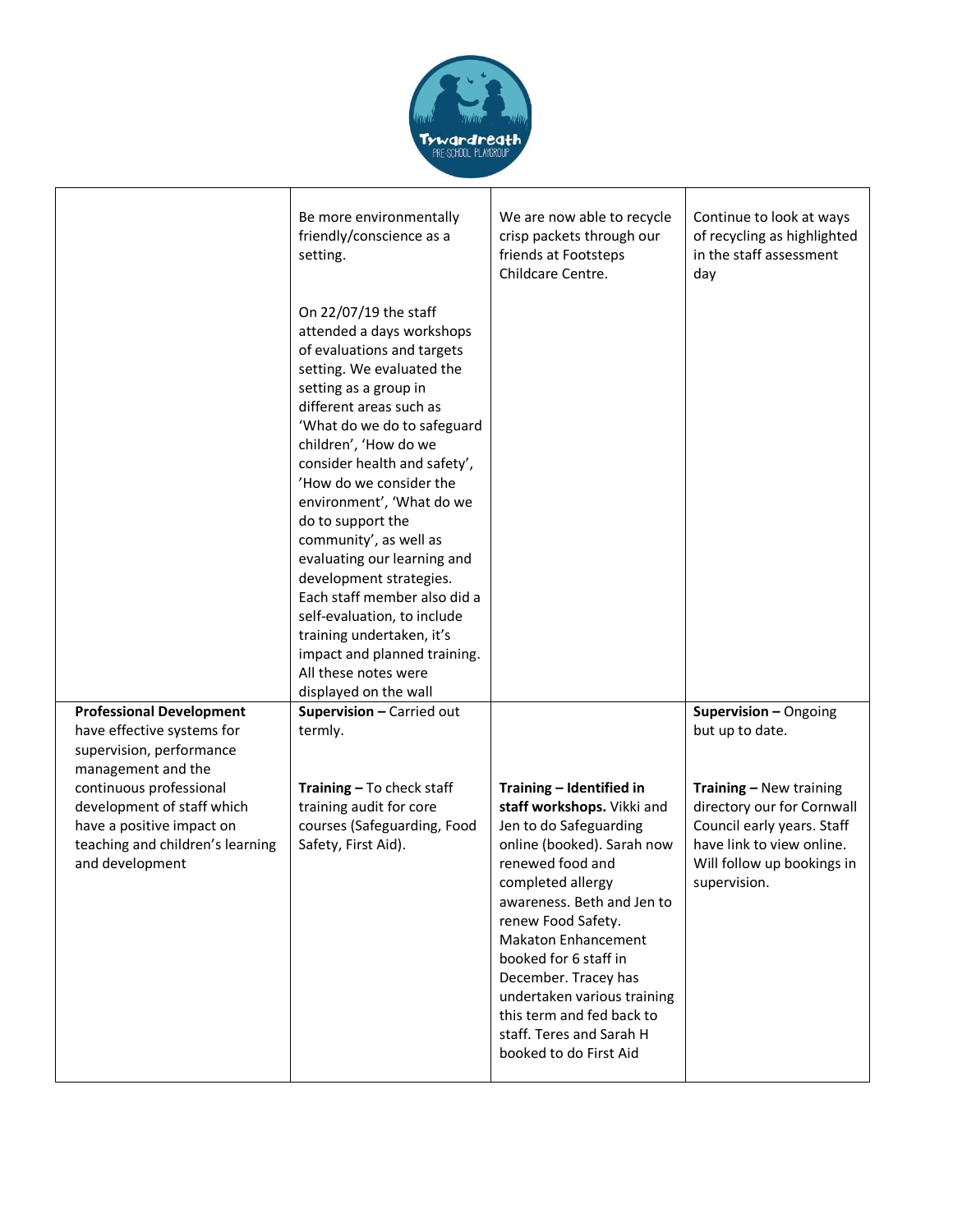

|                                                                                                                                                                                                           | <b>Observations - All staff will</b>                                                                                                  | <b>Observations - Most staff</b>                                                                                                                                                                                                                                                                                                                            |                                                                                                                                                                                                                                                                                                             |
|-----------------------------------------------------------------------------------------------------------------------------------------------------------------------------------------------------------|---------------------------------------------------------------------------------------------------------------------------------------|-------------------------------------------------------------------------------------------------------------------------------------------------------------------------------------------------------------------------------------------------------------------------------------------------------------------------------------------------------------|-------------------------------------------------------------------------------------------------------------------------------------------------------------------------------------------------------------------------------------------------------------------------------------------------------------|
|                                                                                                                                                                                                           | have a peer to peer                                                                                                                   | have completed their peer                                                                                                                                                                                                                                                                                                                                   |                                                                                                                                                                                                                                                                                                             |
|                                                                                                                                                                                                           | observation this term. Their                                                                                                          | observations. To be                                                                                                                                                                                                                                                                                                                                         |                                                                                                                                                                                                                                                                                                             |
|                                                                                                                                                                                                           | choice of activity and then                                                                                                           | discussed as a team in                                                                                                                                                                                                                                                                                                                                      |                                                                                                                                                                                                                                                                                                             |
|                                                                                                                                                                                                           | they will assess it on a form                                                                                                         | December staff meeting                                                                                                                                                                                                                                                                                                                                      |                                                                                                                                                                                                                                                                                                             |
|                                                                                                                                                                                                           | (now created in consultation                                                                                                          |                                                                                                                                                                                                                                                                                                                                                             |                                                                                                                                                                                                                                                                                                             |
|                                                                                                                                                                                                           |                                                                                                                                       |                                                                                                                                                                                                                                                                                                                                                             |                                                                                                                                                                                                                                                                                                             |
|                                                                                                                                                                                                           | with staff and student).                                                                                                              |                                                                                                                                                                                                                                                                                                                                                             |                                                                                                                                                                                                                                                                                                             |
| <b>Partnership with Parents</b><br>have effective partnerships with<br>parents and external agencies<br>that help to secure appropriate<br>interventions for children to<br>receive the support they need | Partnership with Parents -<br>Follow up with<br>parents/carers who have not<br>been in for a review for a<br>while or sharing sheets. | Partnership with Parents -<br>Ongoing. Parents/carers<br>invited to an Autumn term<br>review and target setting<br>on November newsletter.<br>Keypersons to follow up<br>meeting bookings                                                                                                                                                                   | <b>Partnership with Parents</b><br>- Follow up with<br>parents/carers who have<br>not been in for a review<br>for a while or sharing<br>sheets.                                                                                                                                                             |
|                                                                                                                                                                                                           | Community Events -<br>Christmas activities to plan!                                                                                   | <b>Community Events-</b><br>Christmas events all<br>planned and notified to<br>parents on November<br>newsletter.                                                                                                                                                                                                                                           | <b>Community Events -</b><br>Make reminder of events<br>on December newsletter<br>and make poster for<br>porch                                                                                                                                                                                              |
|                                                                                                                                                                                                           |                                                                                                                                       |                                                                                                                                                                                                                                                                                                                                                             |                                                                                                                                                                                                                                                                                                             |
|                                                                                                                                                                                                           | Partnership with other<br>providers - New duel setting<br>sharing sheets to be created                                                | Partnership with other<br>providers - All duel<br>children have<br>communication books that<br>are regularly shared with<br>other settings (Footsteps,<br>Par Moor Nursery,<br>Childminders). Next Steps<br>and targets sheets were<br>recently added to these<br>books.<br>New duel setting sharing<br>sheets made and books<br>ordered for those missing. | Partnership with other<br>providers - Duel setting<br>targets to be checked<br>with other setting and<br>reviewed after half-term                                                                                                                                                                           |
|                                                                                                                                                                                                           |                                                                                                                                       | Sarah O'T went to<br>Footsteps to talk with the<br>Manager Kelly, about the<br>children we share.<br>Discussed targets and new<br>sheets to be completed this<br>term<br><b>Setting/Parent &amp; Carer</b><br><b>Communication - The</b><br>committee group were                                                                                            | <b>Setting/Parent &amp; Carer</b><br><b>Communication - A new</b><br>whiteboard is to be<br>installed in the porch with<br>a daily update for families<br>and ideas of how they can<br>extend the learning at<br>home. Sarah O'T and<br>Sarah H saw one at<br>Footsteps when they<br>visited and think this |